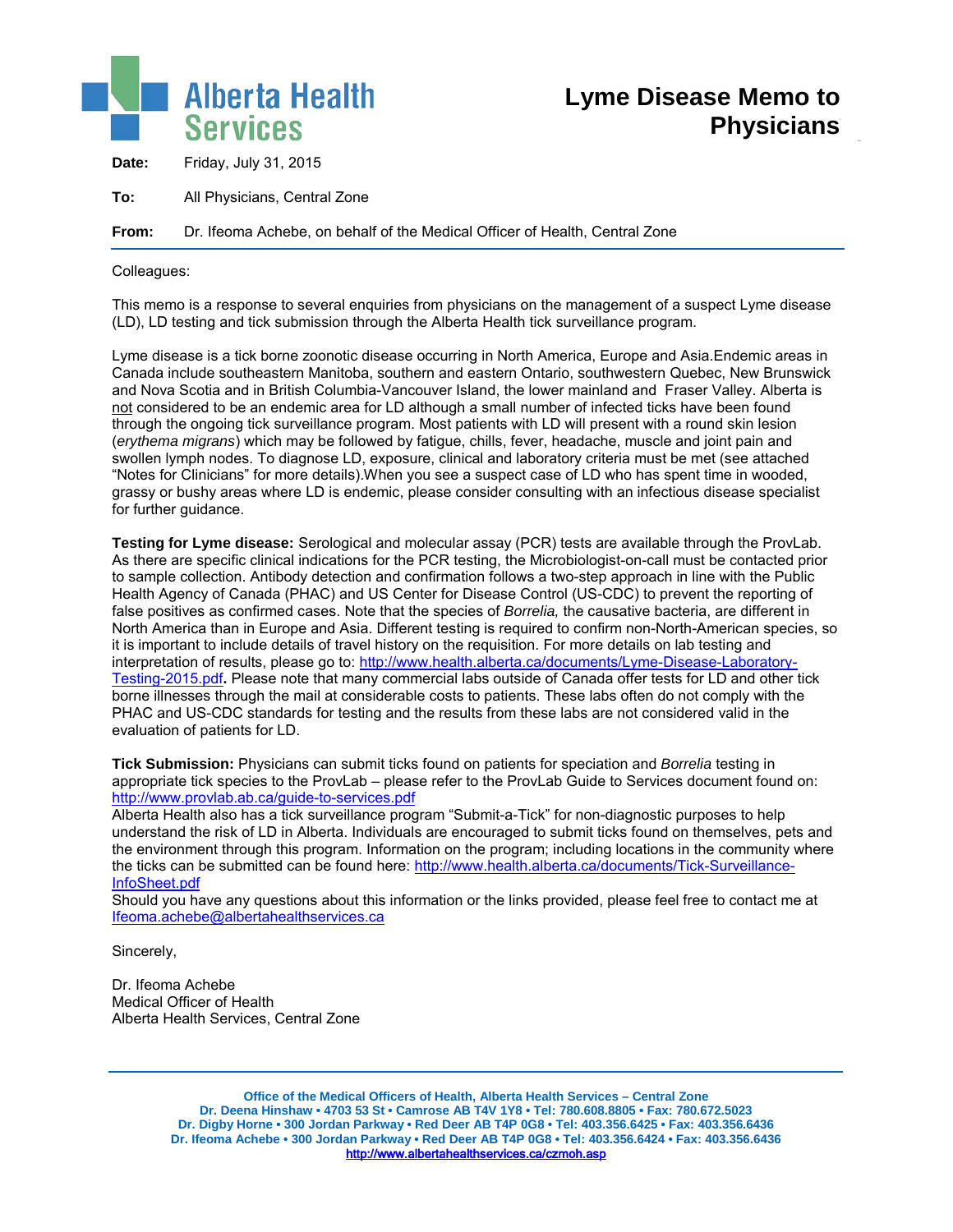





# **Notes for Clinicians – Lyme Disease**

By Dr. Andrew Pattullo June 2015

Lyme disease is a frequent concern among patients with various complaints, in part because of increased coverage in public and social media. Some information provided in the media is accurate and helpful, but an overwhelming amount appears to be subjective, anecdotal-based that is not accurate and prone to convince individuals they have Lyme disease. Some concerned individuals have the following conditions or complaints:

- suspected tick exposures
- neurological syndromes (e.g., multiple sclerosis, neuropathies)
- chronic arthritis or joint pain
- chronic fatigue
- clusters of non-specific constitutional complaints
- suspected "chronic Lyme disease"

Referrals of patients with proven or probable Lyme disease to an infectious disease specialist are welcome. We share the eagerness of patients and providers alike to make this diagnosis and effectively treat the disease when appropriate. The following guidance is provided to referring clinicians in order to avoid unnecessary referrals for patients who are unlikely to have Lyme disease.

## Before referring patients to an infectious disease specialist please consider the following:

- 1. A patient with appropriate tick exposure within 30 days preceding the onset of erythema migrans (EM) may be referred without serology (often negative in early infection) or alternatively the clinician can initiate appropriate therapy or simply request advice by phone.
	- a. A tick bite in Alberta is most likely from a dog tick (*Dermacentor variablis*). The patient should be monitored for fever and rash as Rocky Mountain spotted fever is occasionally acquired in Alberta or nearby mountains.
	- b. A tick from a patient can be submitted to the Provincial Laboratory for Public Health [\(ProvLab\)](http://www.provlab.ab.ca/testing.htm) for tick speciation to rule out *Ixodes* species.
- 2. A patient with possible exposure to ticks in a known endemic area (refer to Exposure Criteria) and symptoms or findings compatible with late Lyme disease should have [Lyme](http://www.provlab.ab.ca/testing.htm)  [serology from ProvLab](http://www.provlab.ab.ca/testing.htm) before referral.
- 3. Infectious disease specialists welcome inquiries by phone, fax, page or email to discuss cases before referral.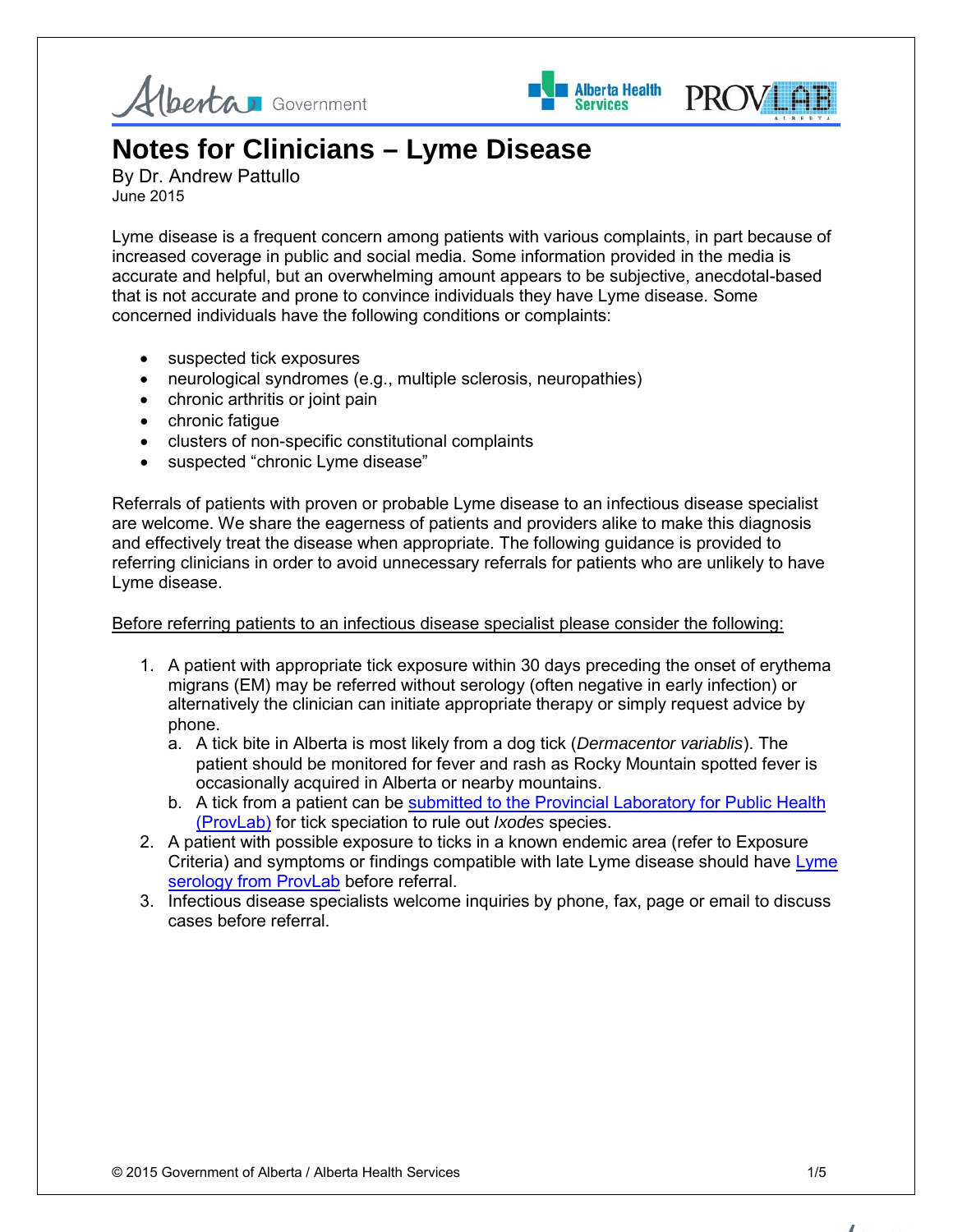



## **BACKGROUND**

Lyme disease has been intensively studied by practitioners and researchers in areas where the disease is highly prevalent and diagnostic criteria well tested (i.e., north-eastern USA). From their clinical experience and research, clear and reliable criteria have emerged to define Lyme disease. The Public Health Agency of Canada has applied this knowledge to develop the national case definition for Lyme disease. Alberta also uses this case definition.

## **Canada/Alberta Lyme Disease Case Definition\***

| Case<br><b>Classification</b> | <b>Exposure</b><br><b>Criteria</b><br><b>Required (A)</b> | <b>Clinical</b><br>Criteria<br><b>Required (B)</b> | Laboratory<br>Criteria (C) | <b>Testing</b> |                                                                    | MD<br><b>Diagnosis</b> |
|-------------------------------|-----------------------------------------------------------|----------------------------------------------------|----------------------------|----------------|--------------------------------------------------------------------|------------------------|
| Confirmed                     | Yes                                                       | Yes*                                               | Yes                        | Two<br>Step:   | 1. EIA Positive                                                    | Yes                    |
|                               |                                                           |                                                    |                            |                | 2. Western Blot<br>(IgM and/or IgG)<br>Positive                    |                        |
|                               | No.                                                       | Yes*                                               | Yes                        | PCR or culture |                                                                    | Yes                    |
| Probable                      | No.                                                       | Yes*                                               | Yes                        | Two<br>Step:   | 1. EIA Positive<br>2. Western Blot<br>(IgM and/or IgG)<br>Positive | Yes                    |
|                               | Yes                                                       | Yes*                                               | <b>Not Required</b>        |                |                                                                    | Yes                    |

\* Typical musculoskeletal, nervous system or cardiac manifestations. Erythema migrans may or may not be present.

## **A. Exposure Criteria**

• Travel to a location **where Lyme disease is known to be transmitted\*\*** and time spent in wooded, brushy or grassy areas (i.e., tick habitat). A known tick bite is not required. Currently, Alberta is not known to have any established Ixodes tick populations. The risk of acquiring Lyme disease from a tick in Alberta, although possible, is very low.

*\*\* At least two confirmed cases of Lyme disease acquisition or established Ixodes tick vector known to carry Borrelia burgdorferi and other non-North American strains (e.g., B. afzelii and B. garinii).* 

Notes:

- Physicians can submit ticks for diagnostic purposes through the ProvLab (Refer to the ProvLab Guide to Services).
- Alberta Health has a tick surveillance program and encourages people to "submit-a-tick" found on themselves, their pet or in the environment, for testing. This program will help Alberta Health better understand the risk of Lyme disease in Alberta. This surveillance program is for nondiagnostic purposes.
- While blacklegged ticks are not endemic (reproducing and established) to Alberta at this time it may be possible to be bit by a blacklegged tick here, although the risk is low.
- It is currently thought that blacklegged ticks are brought to Alberta by migrating birds and other mammals (e.g., companion animals and wildlife).
- Dog ticks (*Dermacentor variabilis*) are common in Alberta and do not carry Lyme disease.
- Lyme disease is not transmitted from animals to humans.

There are many areas of Europe where Lyme disease or other *Borrelia* infections may be transmitted by ticks. Serologic tests used in Alberta have been shown to detect most of these *Borrelia* infections but the laboratory must be notified of the travel history in order to ensure appropriate Western Blot confirmatory tests are done for European strains.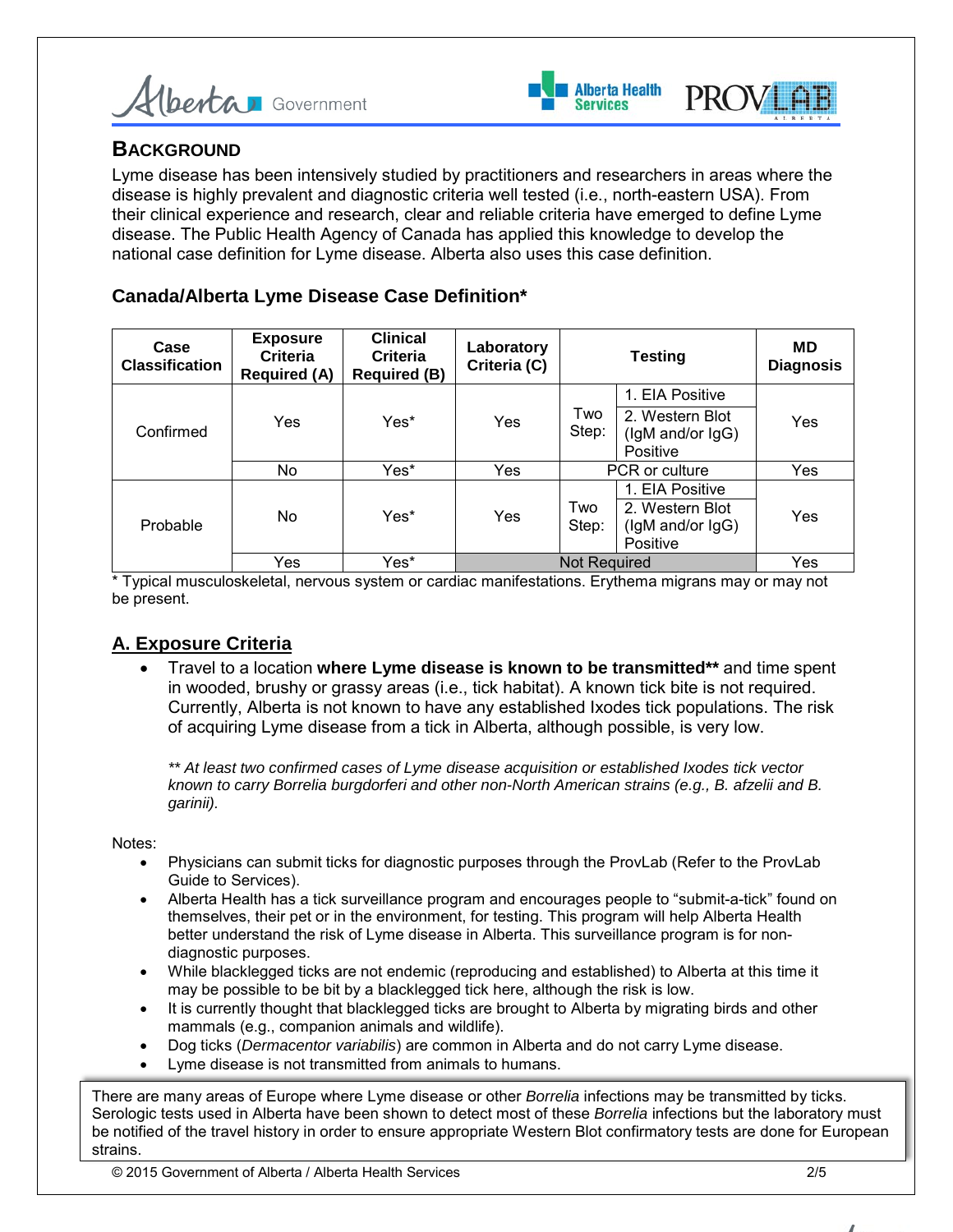



Areas of potential exposure in Canada include those adjacent to the Great Lakes and St. Lawrence River especially in south-central Ontario, the Maritimes and low risk in south-eastern Manitoba, Vancouver island and the Fraser valley in B.C. The at-risk Canadian territories border the most prevalent areas in the United States. (see below).



Figure 1: Current Lyme disease Risk Areas in Canada – 2015

*Source: Government of Canada, Risk of Lyme disease to Canadians. Website updated 2015-05-04. Available from:*  [http://www.healthycanadians.gc.ca/diseases-conditions-maladies-affections/disease-maladie/lyme/risks-risques](http://www.healthycanadians.gc.ca/diseases-conditions-maladies-affections/disease-maladie/lyme/risks-risques-eng.php%23a3)[eng.php#a3](http://www.healthycanadians.gc.ca/diseases-conditions-maladies-affections/disease-maladie/lyme/risks-risques-eng.php%23a3)





2013 [Reported Lyme Disease Cases in the United States \(CDC\).](http://www.cdc.gov/lyme/stats/maps/map2013.html)  <http://www.cdc.gov/lyme/stats/maps/interactiveMaps.html>



*Lyme Disease Tick Vectors: Ixodes pacificus* (west) and *I. scapularis* (east) in the USA up to 2010 (CDC). [http://www.cdc.gov/ticks/geographic\\_distribution.html](http://www.cdc.gov/ticks/geographic_distribution.html)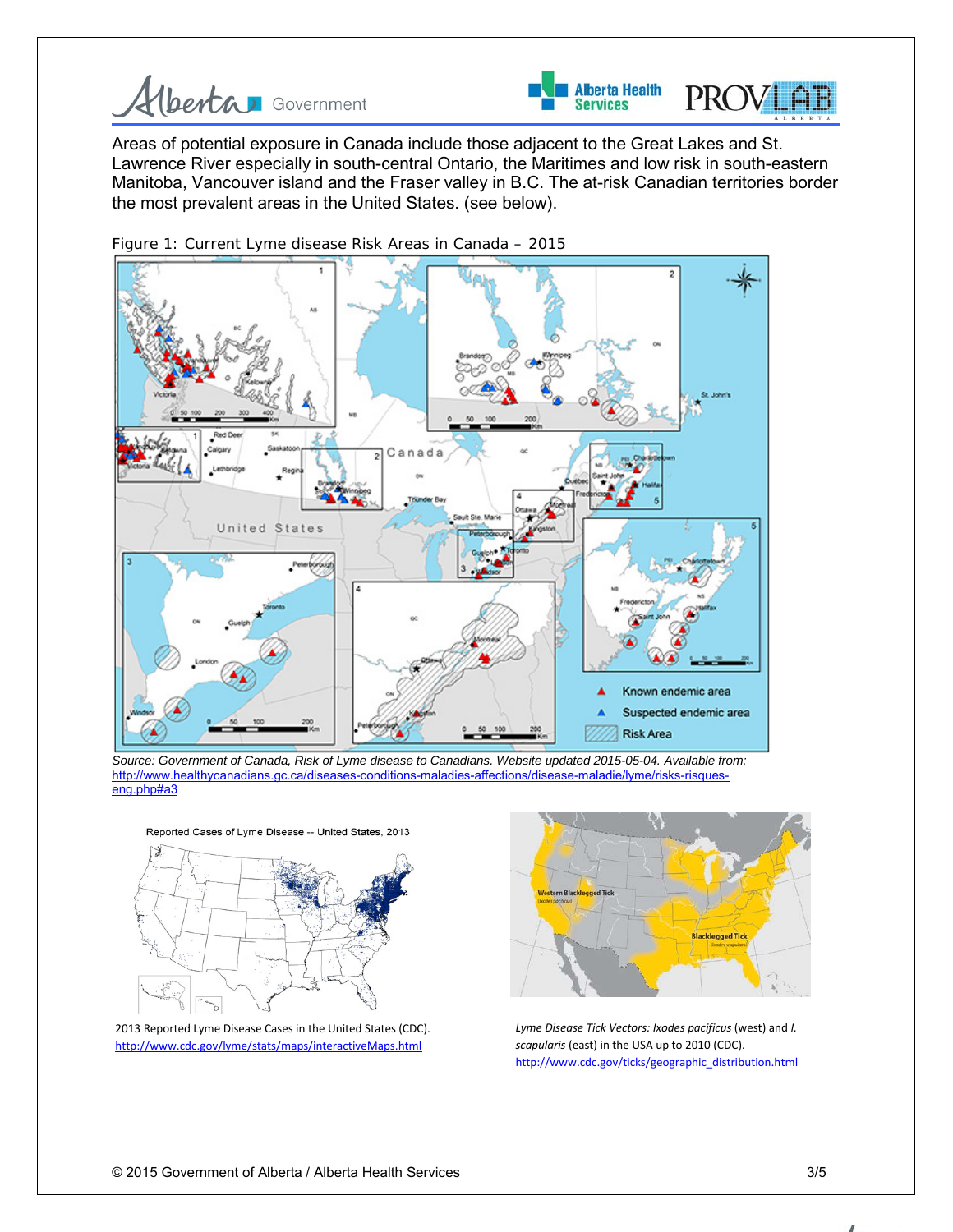



## **B. Clinical Criteria**

## **Erythema Migrans (EM)** (60 – 80% of patients)

Skin rash beginning as red macule or papule and expanding over days or weeks to large round lesion which may show central clearing. Secondary lesions may occur. May be accompanied by fever, fatigue, headache, stiff neck, arthralgia or myalgia which may be intermittent.

*Not EM: erythema surrounding a tick bite within 3 – 48 hours is likely just hypersensitivity.*



Photo of Erythema Migrans from acute Lyme Disease (Source CDC Website)

#### **Late syndromes:**

#### **Musculoskeletal system (MSK)**

Brief (weeks to months) recurrent bouts of arthritis with objective joint swelling in one or a few large joints (asymmetric oligoarthritis). Chronic arthritis may follow.

*The following are not considered MSK criteria for Lyme disease: chronic progressive arthritis without initial brief attacks; chronic symmetrical polyarthritis; arthralgia, myalgia or fibromyalgia alone*

#### **Nervous system**

Lymphocytic meningitis; cranial neuritis (i.e., facial palsy); radiculoneuropathy; encephalomyelitis (confirmed by CSF>serum antibody to *B. burgdorferi*).

*The following are not considered neurologic criteria for Lyme disease: headache, fatigue, paresthesia, or mildly stiff neck alone.*

#### **Cardiovascular system (CVS)**

Acute  $2^{nd}$  or  $3^{rd}$ -degree AV block resolving in days or weeks with or without myocarditis. *The following are not considered CVS criteria for Lyme disease: palpitations, bradycardia, bundle branch block, myocarditis without AV block.*

Other cutaneous findings such as acrodermatitis chronica atrophicans and lymphocytoma may be seen in infections with other *Borrelia spp*. (e.g., *B. afzelii*)